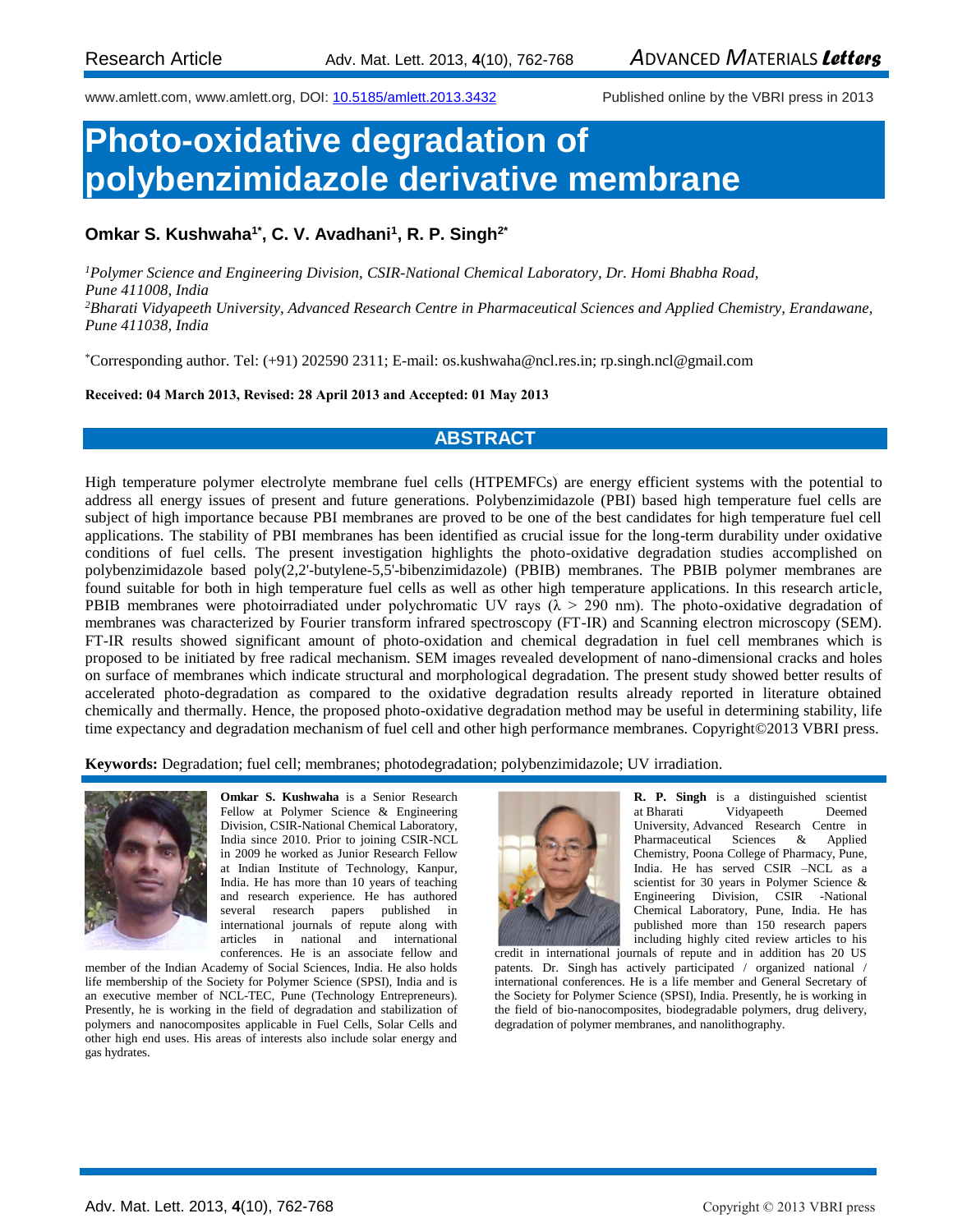#### **Introduction**

The energy and environment are the thrust area of research and need of the human society all over the world **[1]**. Nowa-days more emphasis is given to the eco-friendly and green processes of energy production to save this planet from various kinds of pollutions (specially like air, water, soil, radiation, etc.) for its sustainability **[2, 3]**. Naming a few eco-friendly energy systems like, solar energy, wind energy, tidal energy and fuel cell energy are the important green processes of energy production **[4, 5]**. Amongst them fuel cells and solar cells are looked upon as the most feasible and sustainable technology of the future to fulfill mass energy requirements **[6, 7]**. In this paper we are focusing on fuel cells and more specifically on the stability of polymer electrolyte membranes. The fuel cell performance for longer hours is very important for their successful implementation in automobile industry. The stability of membranes is affected by the oxidizing environment of the fuel cells **[8, 9]**. The various factors like temperature, humidity and acidity also contribute to the membrane failure **[10]**. It has been found that fuel cell conditions are favorable for the generation of free radicals.

Fuel cells are based on a principle of electron transport across polyelectrolyte membranes (PEM's) which are made up of high performance polymers. In the present investigation emphasis is given to the polybenzimidazole derived engineered polymer membranes having rigid and flexible backbone structures for degradation study. Acid doped PBI membranes are attractive as electrolytes in high temperature fuel cells **[10-13]**. The chemical structures of PBI and PBIB are represented in **Fig. 1**. Some literature is available on the chemical and thermal degradation study of PBI membranes with fuel cells perspectives but, the photo degradation study on the same is not yet reported **[8-10, 14- 20]**.

**(A)**



**Fig. 1.** Chemical structure of Polybenzimidazole polymers; (A) PBIP and (B) PBIB.

There are several articles which emphasized on membrane stability and related it to the fuel cell performance **[8-10, 15-19, 21]**. The thermal degradation

work extensively studied by the Musto et al. revealed that it is the oxidation of the PBI membranes which leads to their degradation **[22]**. Later on it was found that the membrane oxidative-degradation affects the chain length and the chemical nature of the PBI **[23]**.

It has been proved by the Panchenko et al. and other groups that membrane degradation takes place due to generation of hydroxy and peroxy radicals in the fuel cell conditions with the active role of Pt catalyst **[24]**. The other experiments however reported that the main membrane degradation occurs due to the loss of acid groups from the polymer chain **[25-27]**. Experimentally, to generate peroxide radicals various methods have been adopted by previous researchers by chemical means. For this, the most efficient Fenton reagent is used which is composed of  $H_2O_2$ and Ferrous salt. The reaction of  $Fe^{2+}$  with  $H_2O_2$  generates hydroxy and peroxy radicals. The Fenton degradation method has been frequently used to determine the fuel cell membrane stability and weight loss **[1, 9-11, 13, 16, 19, 23, 28-30]**. Some groups reported no change in chemical and physical properties of membranes but some groups like Chang et al. reported the change in molecular weight and tensile strength after Fenton treatment of the membrane **[10, 21, 31]**. The Fenton studies revealed that chemical changes take place between 4000 cm-1 and 2800 cm-1 which basically resemble to the N-H and C-H stretching modes of benzimidazole rings. The PBI membranes absorb moisture if exposed to air which is reflected by their FT-IR spectrum having broad peak in the region between 4000 cm<sup>-1</sup> and 2400 cm-1 . The more significant results are reported in the region between  $1000 \text{ cm}^{-1}$  and  $1900 \text{ cm}^{-1}$  in the FT-IR spectrum which reveals to the formation of many oxidized carbonyl products **[23]**. The thorough study of these products by the mass spectroscopy may reveal significant results which may further be helpful in determining the correct mechanism of degradation. The oxidative degradation leads to many physico-chemical changes in the polymers. These changes can be very well understood by the thermal and chemical analytical techniques.

The present work also reports oxidative degradation of fuel cell membranes under the radical attack but, here the radicals are generated by photo-thermal process. The UV radiations have enough energy which may lead to bond scissions via free radical generation. The UV degradation and the lifetime expectancy of many commercially available polymers have been extensively reported in the literature **[32-34]**. The effect of fillers and nanomaterials on the degradation and stabilization of many polymers is evaluated by UV irradiation process. Thus, by photodegradation study we may find out the mechanism of degradation on one hand and the fast/accelerated degradation of the desired polymer on the other **[35]**. We have assumed that the oxidative degradation of the polymer membranes in the fuel cells environment will resemble to those generated in the UV irradiation chamber.

This study is unique and novel as it is the first photooxidative degradation study on PBIB polymer applicable in fuel cells. There is only one report about photodegradation on PBI polymer accomplished by George et al. but with different approach and objectives. They have carried out the photodegradation study on PBI by UV irradiation process and characterized the degraded polymers by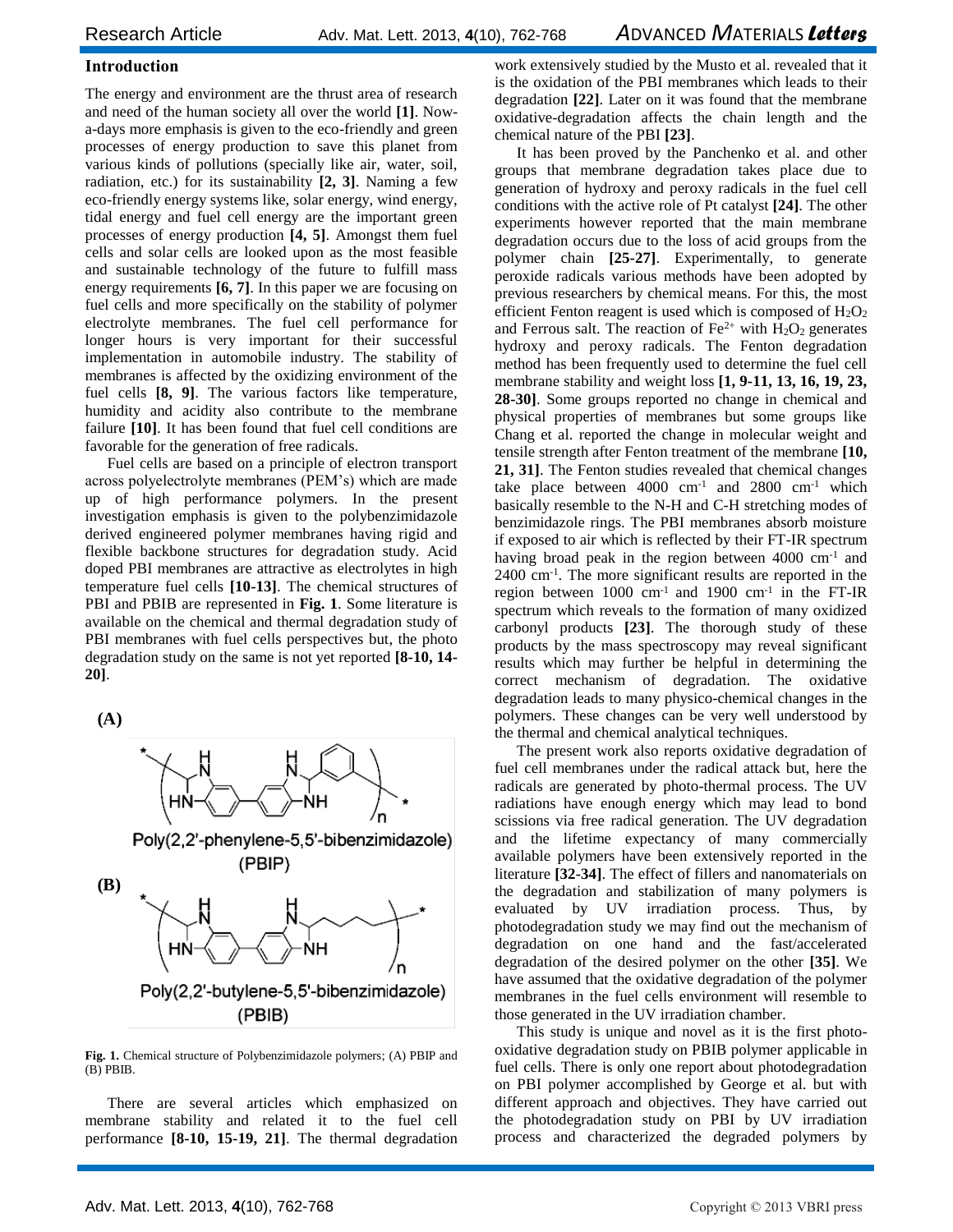Ultraviolet spectroscopy which revealed the absorption shifts towards higher wavelength. Here, we are giving a more detailed study of PBIB degradation with a clear objective of their application in high temperature fuel cells and other high temperature applications **[14]**. This investigation gives accelerated mode of degradation study on such high performance aromatic polymer materials. The uniqueness of this work is the repeatability of results and the faster characterization of PBI membranes as compared to thermal degradation and Fenton's tests. Efforts are made to compare the results found in present investigation with those which are reported in literature being performed either by thermal or chemical degradation modes. The present photo-oxidative accelerated degradation method may prove useful in determining stability, life time expectancy and degradation mechanism of high performance polymer membranes.

#### **Experimental**

#### *Materials*

3, 3'-Diaminobenzidine (DAB  $\geq$  99 %, Sigma Aldrich, USA), Adipic acid (AA  $\ge$  99 %, Fluka, India), Polyphosphoric acid (PPA  $\geq$  84 %, Merck, India) and Formic Acid (FA **≥** 98 %, Baker, India) were used for the synthesis of PBIB polymer and membrane casting.

#### *PBIB synthesis*

The PBIB polymer was synthesized by following the scheme as summarized by Bhavsar et al. **[14]** and shown in **Fig 2**. The PBIB polymer was obtained by the polycondensation method using three necked round bottle flask to ensure inert atmosphere  $(N_2 \text{ supply})$ , constant stirring and calcium chloride trap for absorbing reaction moisture. DAB added and stirred with the excess amount of hot PPA followed by addition of equimolar amount of AA. The reaction was performed first at elevated temperature of 180 °C four 5 hrs, further at 200 °C for 8 hrs. The obtained highly viscous solution of PBIB was further purified by several washings with deionized water and treatment with basic media to remove excess of acid. The PBIB polymer was dissolved in formic acid and the resultant solution (5% w/v) was vacuum dried in different volumes in two different membrane casting plates for 3 days at 100 ºC. The thickness of the casted membranes was measured 40 μm and 75 μm.



**Fig. 2.** Schematic representation of synthesis of PBIB polymer **[14]**.

#### *Sample preparation*

The samples of PBIB were prepared by cutting polymer films in the dimensions of 2 cm  $\times$  1 cm for oxidative photodegradation studies. The PBIB samples were photoirradiated under polychromatic UV rays for 100 hours by using the SEPAP 12/24 instrument, France as described in **Fig. 3**. The photo-oxidized membranes were characterized before and after the irradiation process to find the effect of polychromatic UV rays in chemical degradation.



**Fig. 3.** Schematic representation of the UV-irradiation process of membranes. (SEPAP 12/24 instrument and Vapour lamps are reproduced with permission. Courtesy of Atlas Material Testing Technology GmbH, Germany).

#### *UV-irradiation of PBIB samples*

The photo-oxidative degradation studies on PBIB polymer were carried out by irradiating PBIB samples under polychromatic UV-rays with the wavelength  $(\lambda) \ge 290$  nm. The Pyrex filter was used as an envelope to ensure  $\lambda \geq 290$ nm in SEPAP 12/24 Instrument (manufactured by Materiel Physico Chemique, Neuilly, France). The UV irradiation chamber of this instrument consists of four 400 W low pressure mercury vapour lamps. The average distance between the samples and the glass was measured to be about 15 cm. A constant temperature of 55 ºC and filtered air supply was maintained throughout photo-irradiation process to facilitate accelerated degradation/oxidation of membranes.

#### *Materials characterization*

The photo-oxidative degradation studies were accomplished by characterization of polymer samples under Fourier transform infrared spectroscopy (FT-IR) and Scanning electron microscopy (SEM). The samples were characterized before and after the photo-irradiation of the samples for comparative study.

#### *FT-IR spectroscopy*

The chemical aspects of membrane degradation were studied by FT-IR spectroscopy. The polymer samples were studied under ATR mode (using a diamond prism) in [GX](http://newhome.ncl.res.in/scdataApp/instbook/booking.asp?ino=41&dt=7/18/2012)  [Perkin Elmer](http://newhome.ncl.res.in/scdataApp/instbook/booking.asp?ino=41&dt=7/18/2012) FTIR instrument for UV degradation study. The polymer samples were given 16 scans each at a resolution of  $4 \text{ cm}^{-1}$  in the range of  $4000$  to  $600 \text{ cm}^{-1}$ . All the membrane samples were directly scanned after irradiation in ATR mode without any sample preparation. The obtained spectra were plotted after ATR correction.

#### *Scanning electron microscopy*

To study the effect of UV irradiation on surface and morphology of PBIB membranes, SEM study was done.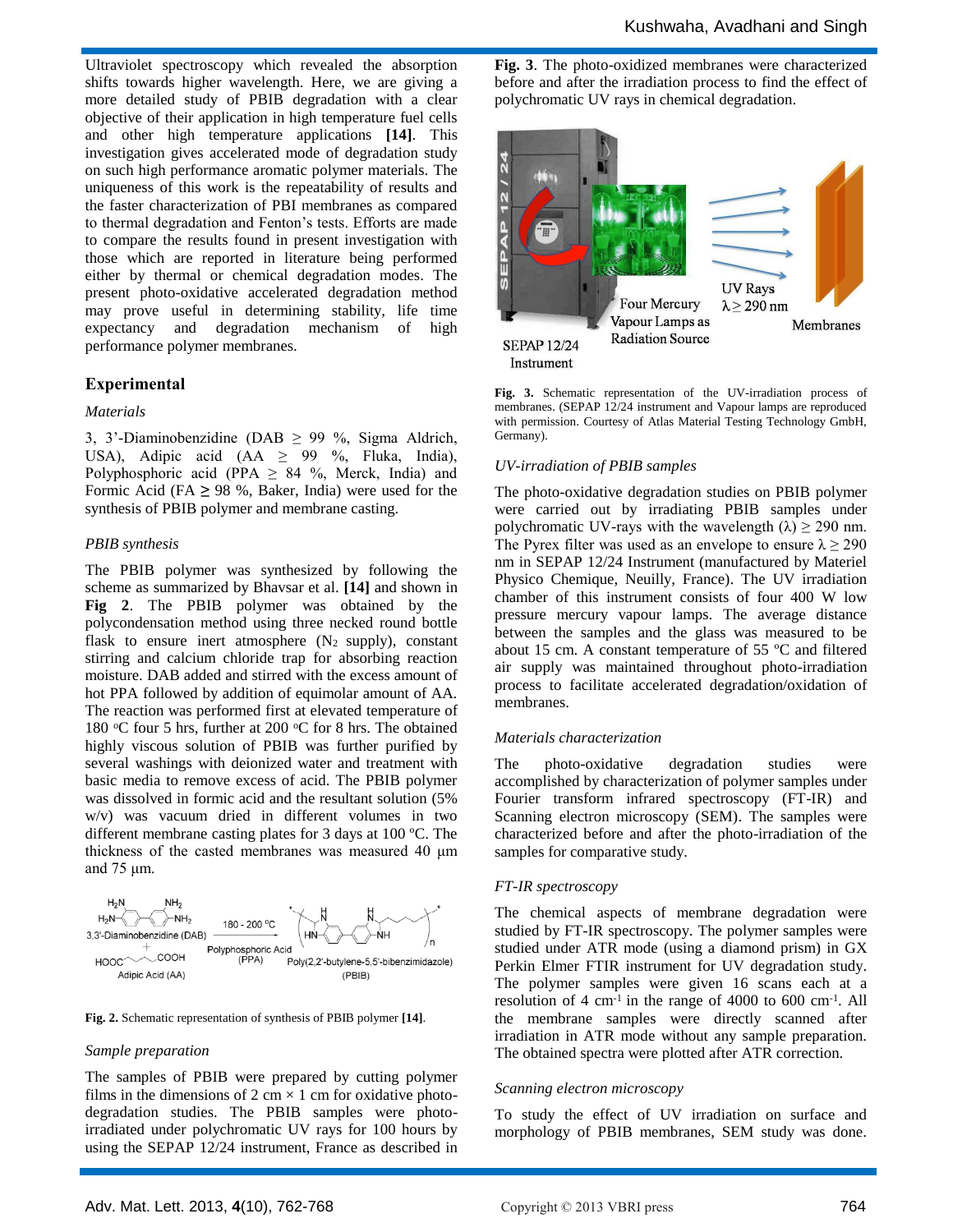The polymer samples were scanned on SEM (Leica Stereoscan 440) operated at an accelerating voltage of 20 kV. The pre-scanned samples were sputter coated with 10 nm thick layers of gold nanoparticles by using a Polaron SC 6420 sputter coater. The neat and irradiated samples were sputter coated without any pre-treatment or sample preparation.

#### **Results and discussion**

The chemical changes of polymer degradation were characterized by FT-IR spectroscopy. The neat membranes were analyzed under FT-IR which showed the nonexistence of any peak in the region between 1800 cm<sup>-1</sup> to 1660 cm-1 . **Fig. 4** shows FT-IR spectrum of PBIB polymer observed before and after 100 h of polychromatic UV irradiation. The advantage of the present study is that all the photo-irradiated samples were scanned in ATR-mode without any pre-treatment or sample preparation. Here, the studied polymer samples were not subjected to contact with any chemicals or with liquid/solid reactants, hence no treatment was needed to remove any foreign material before characterization. On the other hand, in case of chemical degradation or thermal degradation processes sample preparation requires washing, overnight vacuum drying, and pellet formation which are time consuming and many chemical changes may take place during the sample preparation treatments itself. Moreover, the consistency of results will also depend upon the mode of sample preparation, which is totally avoided in the present study.



**Fig. 4.** The FT-IR spectrum of polybenzimidazole membranes (PBIB) before (0 h) and after (100 h) polychromatic UV-irradiation.

As a result of polychromatic UV irradiation, several significant changes were observed in carbonyl region which are clearly reflected by **Fig. 5**. A number of signals were observed which emerged in the region from 1800 cm-1 to 1500 cm-1 . An immense increase was observed in the absorption frequencies in carbonyl region from 1780 to 1650 cm-1 which is attributed to the formation of various photo-oxidative products as a result of UV irradiations **[35]**. The broad signal evolved after degradation shows clear peak at 1683 cm-1 which is attributed to the formation of C=O groups in the polymer backbone extended till 1723 cm-1 **[13]**. There is a peak observed at 1747 cm-1 which may

be attributed to the formation of some aldehydes after the chain scissions **[22]**.



**Fig. 5.** The carbonyl region of PBIB membranes as recorded by FT-IR spectroscope in the range of 1500 cm<sup>-1</sup> to 1800 cm<sup>-1</sup>.

The growth of carbonyl content at  $1715 \text{ cm}^{-1}$  in photoirradiated polymer samples is represented in **Fig. 6** which is attributed as a result of photo-oxidative degradation caused by UV rays. This indicates the oxidation of the benzenoid and imidazole rings by the formation of C=O groups. Further, this may also be attributed to the formation of various carbonyl groups/products whose formation may led to the scission of benzimidazole rings and may further result in the decrease in the mechanical properties of membranes.



**Fig. 6.** The carbonyl index of PBIB membrane measured at 1715 cm-1 with the polychromatic UV irradiation time.

The degradation rate was observed to be more in the initial hours of irradiation as compared to the later stages of irradiation. The carbonyl index fits linearly after 10 hours of irradiation which may be attributed to the constant rate of degradation thereafter. The fast degradation process in the initial 10 hours is an indicative of high absorbance of UV rays by the aromatic parts of polymer and their further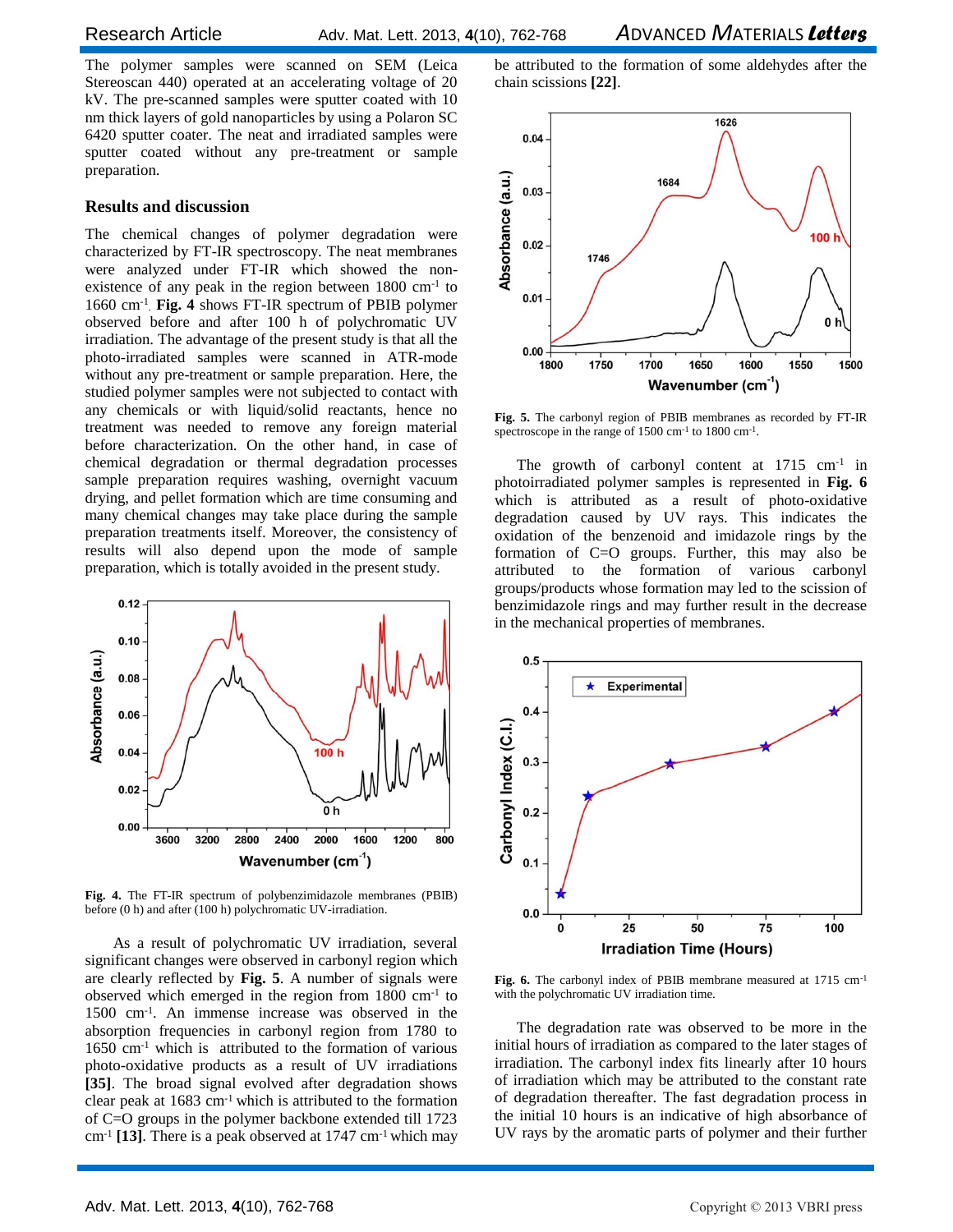activation in the form of free radicals. These free radicals are responsible for the fast degradation rate in initial 10 hours of photo-irradiation. The above findings may be attributed to the formation and attack of polymer radicals on molecular oxygen which further resulted in the formation of different carbonyl functionalized end products like carboxylic acid/ketones/ethers/esters etc **[36]**. The formation of these products was confirmed by the increased absorbance in the broad range of  $1800 \text{ cm}^{-1} - 1650 \text{ cm}^{-1}$ , which is revealed by the FT-IR spectroscopy. The C-H stretching peaks were found to be less affected by the irradiation process as no significant change in their absorption frequency is observed. These result match with the earlier published reports of the other aromatic polymers and show stability of benzenoid ring towards radicals [13]. There are two changes observed in the region between  $3000 \text{ cm}^{-1}$  to  $4000 \text{ cm}^{-1}$ , first is the decrease in the absorbance at  $3420 \text{ cm}^{-1}$  and increase in the absorbance at 3608 cm-1 . The decrease in the absorbance at 3420 cm-1 may be attributed to the N-H bond scission of the imidazole ring which may be the point of initiation of free radical mechanism of degradation. On the other hand the increase in the absorbance at 3608 cm-1 indicates the increase in the –OH and -OOH groups. The hydroxyl and perhydroxyl groups are formed only as a result of free radical mechanism of degradation. The formation of these products indicates that Norrish type I and Norrish type II chain scissions takes place during oxidative degradation **[37]**. These initial findings of photo-oxidation of polybenzimidazole based polymer are also expected to be the breakthrough in surface modification of PBI membranes for increased water retention and other useful properties.

The **Fig. 7** shows the growth of hydroxyl index measured at 3608 cm<sup>-1</sup> with UV irradiation time. This synergy is found between the hydroxyl index and the UV irradiation time **[38]**.



**Fig. 7.** The hydroxyl index of PBIB membrane calculated at 3608 cm-1 with the polychromatic UV irradiation dose.

Herein, a faster degradation rate was observed at initial hours of UV irradiation but found to slow down with the increase in photo-irradiation hours in range of 80 – 100 h. This may be attributed to the formation and attack of oxygen radicals or diradicals on polymer chains leading to the formation of hydroxides and peroxides **[28]**. As a result an absorbance peak at 3608 cm-1 was found to increase with UV dose which is reflected back in the hydroxyl index. It is also found that there is enough drift from linear fit, which indicates that degradation in the PBI based polymers takes place in disordered manner. The degradation rate was very high initially, slowed in the middle and accelerated later on.

The effect of thickness on the membrane degradation showed that the thin membranes degrade faster and show strong absorption in FT-IR spectrum as compared to the thick ones **[13]**. Similar results are found here which may be attributed to the changes taking place as a result of free radical generation and their attack on the polymer chain. The thin films show greater absorbance of radiation due to deep penetration which results in more degradation. On the other hand, the thicker films showed delayed degradation and lesser absorbance as compared to the thin membranes. This may be attributed to the fact that, deeper penetration is not possible in thick membranes and thus the effective degradation takes place at the surface only which results in lower absorbance in FT-IR.

SEM images were taken before and after the photoirradiation to investigate the morphological changes take place on polymer surface as a consequence of photoexposure which is shown in **Fig. 8**.



**Fig. 8.** SEM images of PBIB membranes captured before (A) after (B) polychromatic ultraviolet irradiation.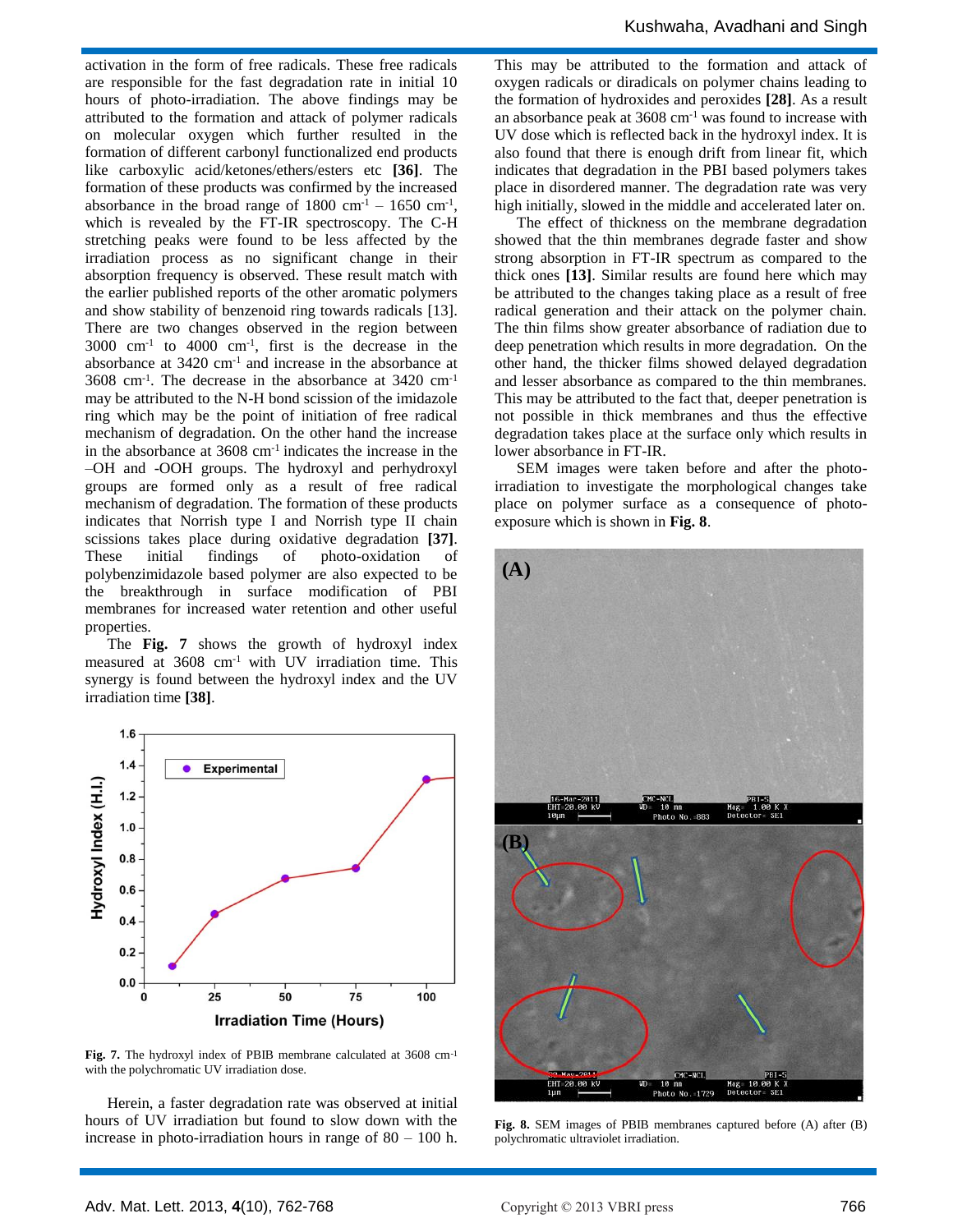The figure shows smooth and uniform surface of polymer membrane before UV irradiation. The polymer membranes were directly sputter coated after photoirradiation without any further preparation which is otherwise not possible with the other modes of degradation used for Fuel cells and other membranes. Therefore we rarely see the SEM analysis of chemically treated membranes. Literature reports the formation of dense polymer membranes by PBI with the excellent gas barrier properties **[39]**. Photoirradiated PBIB membranes show increased roughness on membrane surface along with the formation of cracks and holes which may be attributed to the occurrence of photo-oxidative degradation due to chain scissions and cross linking in PBIB polymer chain. These SEM findings are very important from the performance, efficiency and durability perspectives. It may also be attributed that the formation of nano dimensional cracks and holes will certainly result in the deterioration of all physical and mechanical properties of the membrane which may led to the failure in its performance as a polymer electrolyte membrane (PEM) **[40]**. Hence, there is an urgent requirement for detailed and comparative study of such membranes by photodegradation method to investigate the effects of prolonged hours of UV exposure on chemical nature, morphology and their mechanism of degradation to predict their lifetime expectancy.

### **Conclusion**

The polybenzimidazole derived PBIB polymer membranes were successfully investigated for photo degradation by polychromatic UV rays under oxidative conditions. The FT-IR results revealed the mechanism of photo-oxidative degradation which was confirmed by evolution of absorption signals in the carbonyl and hydroxyl regions. The SEM results were found in accordance with the FT-IR findings and revealed the formation of nano dimensional cracks and holes on the exposed membrane surface. It may be concluded that formation of nano dimensional cracks and holes will certainly result in the deterioration of all physical and mechanical properties of the membrane which may led to failure in its performance as a polymer electrolyte membrane (PEM) as well as in other high temperature applications. The extent of degradation was found to increase with the UV irradiation dose due to chemical changes which may be the prime cause of membrane failure. These findings may also be useful in surface functionalization of such membranes which further led to the enhancement of proton conductivity with increased water retention ability. In the present study it has been also observed that the appearance and disappearance of the respective peaks after photo-degradation are very similar to those published by several groups via thermal and Fenton test. Only the difference observed is that of the absorbance intensity of the respective peaks which are more in present photo-irradiation study. Thus, we may also conclude that photo-degradation study may prove to be a landmark in the accelerated study of degradation and stability of fuel cell membranes and in their life time prediction.

#### **Acknowledgements**

OSK is thankful to the director CSIR-NCL, Pune for providing infrastructure and UGC-India for the award of UGC-Senior Research Fellowship. OSK is also thankful to the Membranes and Separation Group, CSIR-NCL Pune, India for their kind help. OSK is also thankful to Mr. A.B. Gaikwad, CSIR-NCL Pune, India for SEM analysis.

#### **Reference**

- 1. Devanathan R. *Energ Environ Sci.* **2008**, 1, 101. **DOI:** 10.1039/b808149m
- 2. Bastioli C. *Macromol Symp.* **1998**, 135, 193. **DOI:** 10.1002/masy.19981350122
- 3. Sheppard A.W.; Gillespie I.; Hirsch M.; Begley C. *Curr Opin Environ Sus.* **2011**, 3, 4.
- **DOI:** 10.1016/j.cosust.2010.12.011 4. Dolan S.L.; Heath G.A. *J Indus Ecol.* **2012**, 16:S136-S54. **DOI:** 10.1111/j.1530-9290.2012.00464.x
- 5. Fletcher R.J.; Robertson B.A.; Evans J.; Doran P.J.; Alavalapati J.R.R.; Schemske D.W. *Front Ecol Environ.* **2011**, 9, 161. **DOI:** 10.1890/090091
- 6. Hou H.Y.; Wang S.L.; Liu H.; Sun L.L.; Jin W.; Jing M.Y. *Int J Hydrogen Energ.* **2011**, 36,11955. **DOI:** 10.1016/j.ijhydene.2011.06.054
- 7. Mangoyana R.B.; Smith T.F. *Energ Policy.* **2011**, 39, 1286. **DOI:** 10.1016/j.enpol.2010.11.057
- 8. Li Q.; Jensen J.O.; Savinell R.F.; Bjerrum N.J. *Prog Polym Sci.* **2009**, 34, 449.
- **DOI:** 10.1016/j.progpolymsci.2008.12.003 9. Lin H.L.; Hsieh Y.S.; Chiu C.W.; Yu T.L.; Chen L.C. *J Power Sources.* **2009**, 193,170.
- **DOI:** 10.1016/j.jpowsour.2009.01.062 10. Chang Z.; Pu H.; Wan D.; Liu L.; Yuan J.; Yang Z. *Polym Degrad Stabil.* **2009**, 94, 1206.
- **DOI:** 10.1016/j.polymdegradstab.2009.04.026
- 11. Kallitsis J.K.; Geormezi M.; Neophytides S.G. *Polym Int.* **2009,** 58, 1226.

**DOI:** 10.1002/pi.2661

- 12. Li Q.F.; Rudbeck H.C.; Chromik A.; Jensen J.O.; Pan C.; Steenberg T. *J Membrane Sci.* **2010**, 347, 260. **DOI:** 10.1016/j.memsci.2009.10.032
- 13. Liao J.H.; Li Q.F.; Rudbeck H.C.; Jensen J.O.; Chromik A.; Bjerrum N.J. *Fuel Cell.* **2011,** 11, 745. **DOI:** 10.1002/fuce.201000146
- 14. Bhavsar R.S.; Nahire S.B.; Kale M.S.; Patil S.G.; Aher P.P.; Bhavsar R.A.; et al. *J Appl Polym Sci.* **2010**, 120, 1090. **DOI:** 10.1002/app.33246
- 15. Bose S.; Kuila T.; Nguyen T.X.H.; Kim N.H.; Lau K.; Lee J.H. *Prog Polym Sci.* **2011**, 36, 813.
- **DOI:** 10.1016/j.progpolymsci.2011.01.003 16. He R.; Li Q.; Bach A.; Jensen J.O.; Bjerrum N.J. *J Membrane Sci.* **2006**, 277, 38.
- **DOI:** 10.1016/j.memsci.2005.10.005 17. Jang W.; Lee C.; Sundar S.; Shul Y.G.; Han H. *Polym Degrad Stabil.* **2005**, 90, 431. **DOI:** 10.1016/j.polymdegradstab.2005.04.012
- 18. Kopitzke R.W.; Linkous C.A.; Nelson G.L. *Polym Degrad Stabil* **2000**, 67, 335.
- **DOI:** 10.1016/S0141-3910(99)00135-4
- 19. Liu G.; Zhang H.; Hu J.; Zhai Y.; Xu D.; Shao Z-g. *J Power Sources.* **2006**, 162, 547.
- **DOI:** 10.1016/j.jpowsour.2006.07.008 20. Modestov A.D.; Tarasevich M.R.; Filimonov V.Y.; Zagudaeva N.M. *Electrochim Acta.* **2009**, 54, 7121.
- **DOI:** 10.1016/j.electacta.2009.07.031 21. Lobato J.; Canizares P.; Rodrigo M.A.; Linares J.J. *Electrochim Acta.* **2007**, 52, 3910.
- **DOI:** 10.1016/j.electacta.2006.11.014 22. Musto P.; Karasz F.E.; MacKnight W.J. *Polymer*. **1993**, 34, 2934.
- **DOI:** 10.1016/0032-3861(93)90618-K
- 23. Chang Z.; Pu H.; Wan D.; Jin M.; Pan H. *Polym Degrad Stabil.* **2010**, 95, 2648. **DOI:** 10.1016/j.polymdegradstab.2010.07.009
- 24. Panchenko A.; Dilger H.; Möller E.; Sixt T.; Roduner E. *J Power Sources.* **2004**, 127, 325. **DOI:** 10.1016/j.jpowsour.2003.09.047